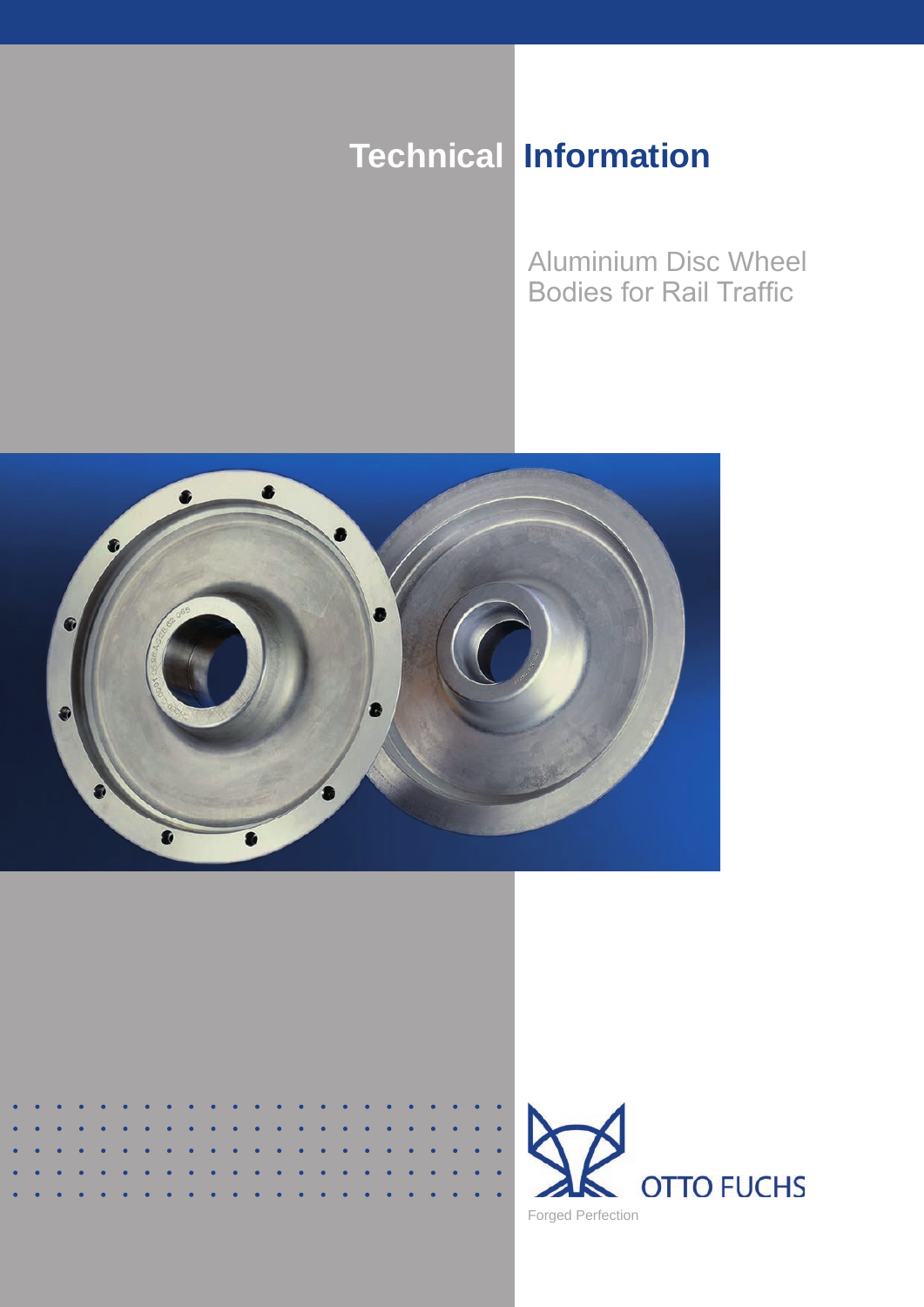

# **The OTTO FUCHS Group**

Space flight, moving people and transporting goods globally, high-tech mechanical engineering, shaping the landscape of today's large cities through modern architecture ...

... our enterprise is active in all these areas, furnishing new concepts, products and solutions.

The limited partnership of OTTO FUCHS - founded in 1910 - is a leading globally active company whose products set trends in the aerospace, automotive and construction industries as well as in the industrial technology.

Based on in-house material we manufacture forged, extruded and ring-rolled products of aluminium, magnesium, copper, titanium and nickel alloys for customers who require safety, low mass, reliability and durability.

> OTTO FUCHS KG Meinerzhagen, Germany

OTTO FUCHS Drilling Solutions GmbH Meinerzhagen, Germany

OTTO FUCHS Dülken GmbH & Co. KG Viersen, Germany

OTTO FUCHS Oberflächentechnik GmbH Leonberg, Germany

> Schüco International KG Bielefeld, Germany

OTTO FUCHS Hungary Kft. Tatabánya, Hungary

FOXTEC-IKHWEZI (Pty) Ltd. East London, South Africa

> WEBER METALS, Inc. Paramount, USA

OTTO FUCHS Technology (Shenyang) Co., Ltd Shenyang, PR China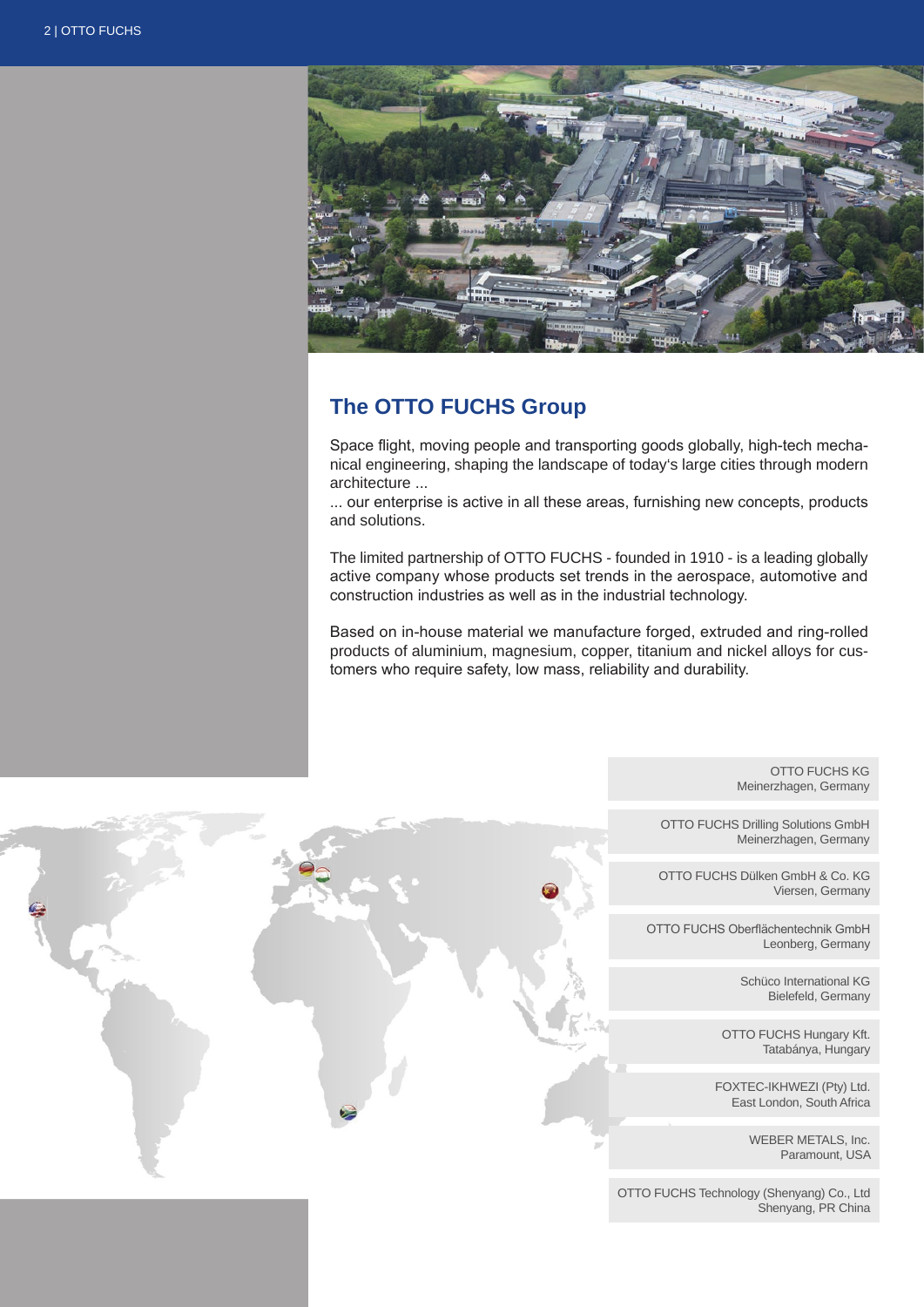# **Aluminium Disc Wheel Bodies for Rail Traffic**

In times of rising energy costs, it becomes all the more important to reduce the unladen weight of vehicles, also for rail transportation. Accordingly, aluminium as an engineering material is growing in significance, especially in this segment. For instance, many carriage bodies have been manufactured as all aluminium integral structures for many years. The advantages of this structure are its low weight, the minimised assembly time, and often the reduced costs.

On the other hand, steel still predominates in the bogie. Here too, there are a great many components that can essentially be designed in aluminium. Yet reducing the bogie weight, and above all the unsprung masses, not only helps to save motive power, but has a decisive effect on performance and rail load [1].

Recently, the railway industry has intensified its efforts towards reducing the unladen weight of railway vehicles, including the use of forged aluminium components in the bogie as well. The solutions implemented to this end often require component geometries that can be obtained only after a complex production process involving multiple hand and die forging operations. Some examples are bogie suspension systems, spring pads, and coupling parts [9].



Forged aluminium parts for bogies

With over eighty years of experience in the development and production of high quality forged aluminium components for safety applications, OTTO FUCHS supports its partners as a competent source of expertise on the aerospace, automotive, and railway sectors.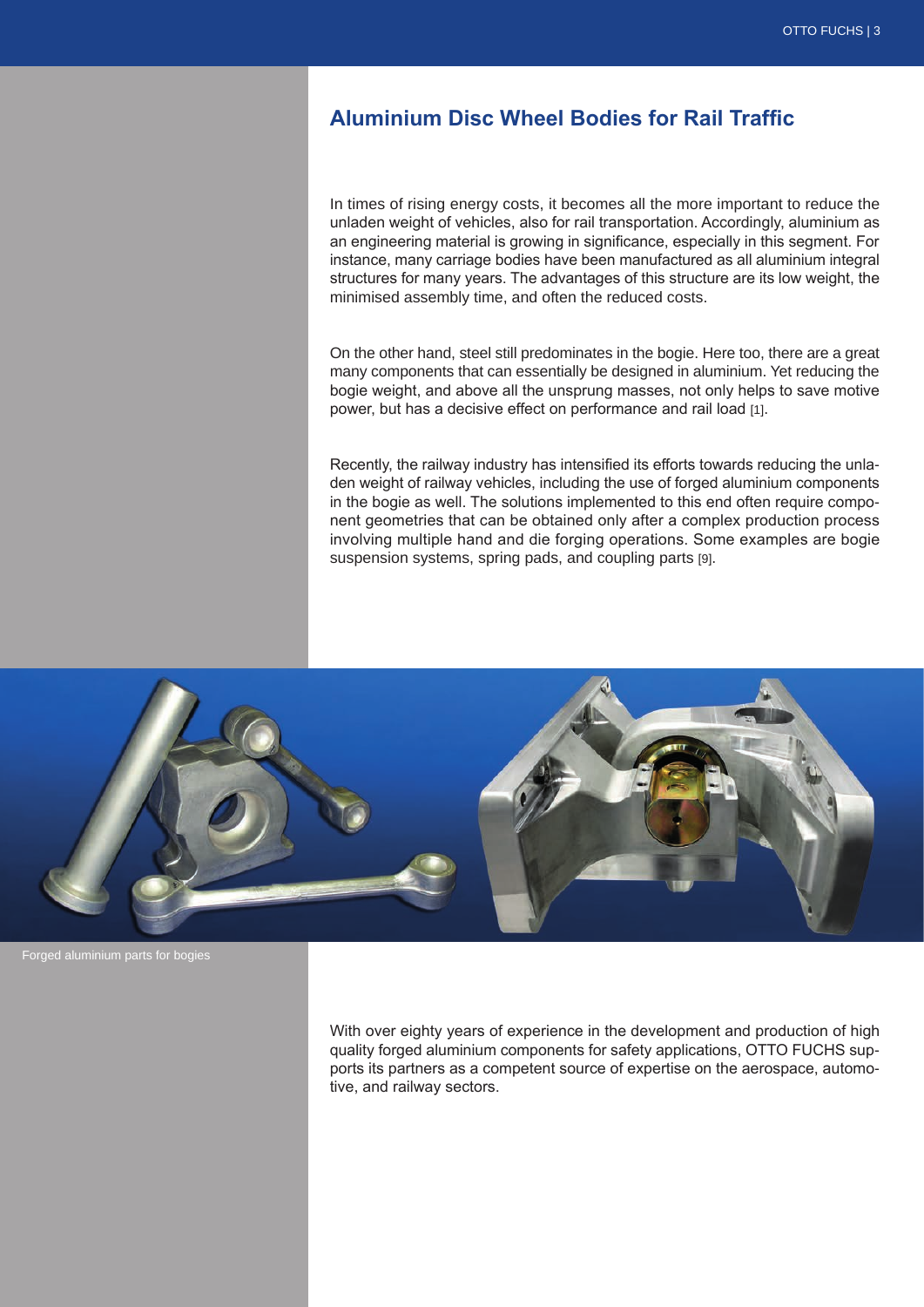## **Railway Wheels with Forged Disc Wheel Bodies**



When considered in terms of forging complexity and econo-mical efficiency, the most interesting weight saving solution takes the form of the aluminium disc wheel body, whose axisymmetrical geometry can be obtained with a single press stroke for efficient and therefore low cost production. Compared with other applications practised to date, this wheel disc represents the optimal relationship between additional costs and reduced weight. Above all else, this reduction in weight gives rise to a considerable saving in motive power [2;7].

In the end, these advantages have been instrumental in establishing forged aluminium wheels on the passenger car, commercial vehicle, and aircraft sectors for decades.

Forging blank for an aluminium wheel disc

#### Further Advantages of Forged Aluminium Railway Wheels:

- 1. Reducing the unsprung masses helps to raise ride comfort and lower the dynamic radial loads acting on the vehicle when it passes over obstacles on the rail [1].
- 2. Owing to theis lower modulus of elasticity (one third of steel), aluminium wheel discs exhibit greater flexibility for better absorption of shock loads [1]. For these reasons, there is also less expected wear on the tyres and less short corrugation and ovalisation.
- 3. At the join between disc and tyre, the lower modulus of elasticity exhibited by aluminium gives rise to a completely different distribution of shrinkage stress marked by a considerably lower stress level in the tyre. This reduces the risk of fracture, above all on worn tyres. This may also have a positive effect on the in-service values. An additional effect is less running noise than equivalent steel designs [1;2;3;6].

Owing to their lower hardness and wear resistance than steel, aluminium wheels are made of two parts consisting of an aluminium disc wheel body and a separate conventional steel tyre. In this system, the steel tyre absorbs the complex loads on the wheel contact point (Hertzian contact pressure, friction heat, wear).

On the other hand, the wheel disc is subjected to two loading components. The first consists of purely static mechanical loading generated by the initial shrinkage stress at the axle-boss or disc-tyre join, plus a second set of dynamic components exerted by the wheel load and transverse forces.

This design principle gives rise to two different versions: the first an unsprung, rigid variant of disc and directly shrunk fit tyre, and the second a rubber sprung variant.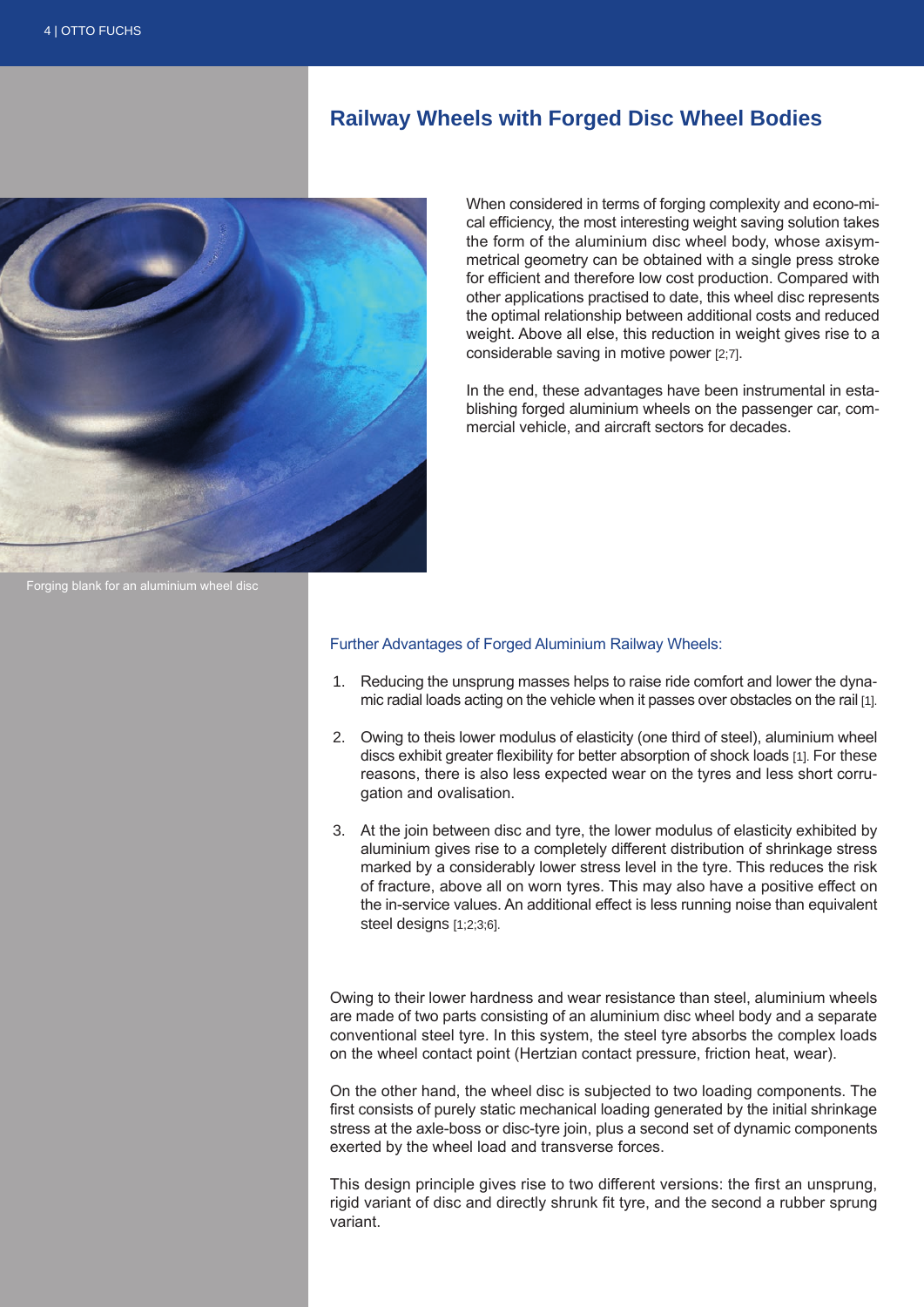## **Design Principle of Aluminium Wheels**



'arious wheelset designs with aluminium wheel discs (1960s)

#### Basic Concept:

Owing to the low hardness and wear properties of aluminium, the functions of the wheel disc with boss and the functions of the tread must be assigned to different materials in their own, separate sections. In many cases, the ideal solution for the complex loads on the tread takes the form of pearlitic steels. This gives rise to a tyred wheel as the underlying concept. There are two completely different options for the design of tyred aluminium railway wheels.

#### The Unsprung Wheel:

This consists of an aluminium wheel disc with a directly shrunk fit steel tyre. This solution represents the most economical method for saving weight and is used in lieu of solid or tyred steel wheels, for example for suburban or mountain trains, etc. Investigations conducted by Hamburger Hochbahn on wheels with 860 mm rolling circle diameter confirmed a weight saving of 80 kg compared with conventional steel wheels [3].

In an EU funded research project, prototypes of a trial wheel (rolling circle diameter 920 mm) weighed 75 kg less than a solid wheel of forged steel [6]. All in all, the savings amount to about 50% of the wheel disc's weight.



#### The Rubber Sprung Wheel:

This features a rubber pad between the wheel disc and the tyre. It is used primarily in slow and regional services. In terms of price, rubber sprung wheels with aluminium wheel discs are viable alternatives only where equivalent steel designs are otherwise used. Investigations into a range of applications returned a weight saving of for example 59 kg per wheel on underground trains [3] and 100 kg per wheel on standard gauge trains for a rolling circle diameter of 920 mm [5].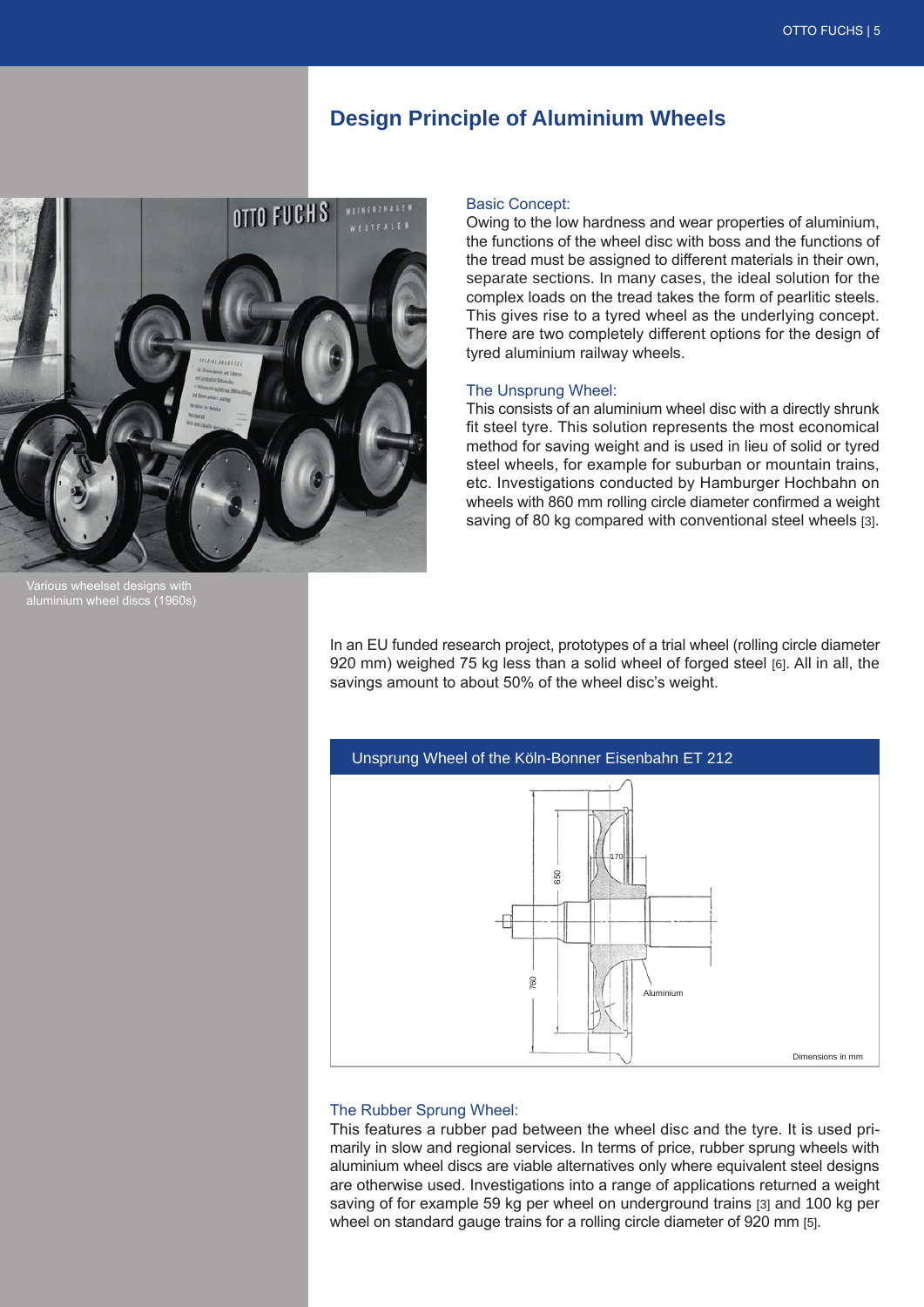## **Shrink Fit between Tyre and Wheel Disc**



Composite wheel of aluminium and steel on a two axis wheel test rig (FH LBF Darmstadt)

The unsprung wheel is made up of a wheel disc with a conventional shrink fitted tyre. The correct shrinkage allowance is of crucial importance if the shrink fit is to exhibit adequate load bearing capacity and service life, and the wheel disc the required operational resistance. The lower modulus of elasticity exhibited by aluminium requires larger shrinkage allowances than on comparable wheel disc designs of steel. A general statement cannot be given here for a suitable shrinkage allowance, which depends in addition on the structural flexibility of the wheel disc as well. Too high a shrinkage allowance can induce excessive initial stress in the wheel disc that, superimposed on the operating stresses, can prove detrimental to the operational resistance. Too low a shrinkage allowance, on the other hand, jeopardises the secure fit of the tyre.

In this context, the aluminium wheel can be seen to embody an additional advantage in that its greater flexibility provides better protection against losses in initial stress caused by settling in the shrink fit or the process for rolling on the tyre.

This shrink fit is unnecessary on a rubber sprung tyred wheel with aluminium disc. In this respect, there is no difference between aluminium and steel, whose elastic constants are negligible when compared with that of rubber.

# **Interference Fit**

The considerations needed for the correct interference allowances are analogous to the shrink fit between tyres and wheel discs. Aluminium exhibits a greater tendency to gall when pressed on or off a steel axle, but this can be prevented when the axle or boss hole is lined accordingly or oil injection holes are provided in the wheel disc.

Although the different coefficients of expansion for steel and aluminium affect the interference allowance to differing degrees depending on the ambient or operating temperature in the interference fit, the changes in its initial stress induced by the aluminium's lower modulus of elasticity are likewise low and so do not constitute a threat to the fit's reliability. This was confirmed in operating trials [3;4].

One advantage of the aluminium-steel interference fit over an equivalent steel design is the lower edge pressure that otherwise has a detrimental effect on the shaft's service life [6].

Owing to the growing number of low floor vehicle concepts used in local public transport, increasing use is also made of independent wheels with roller bearings. In these cases, the shaft-boss interference fit is replaced with a rolling element bearing. Here too, aluminium disc wheel bodies have been used in the past.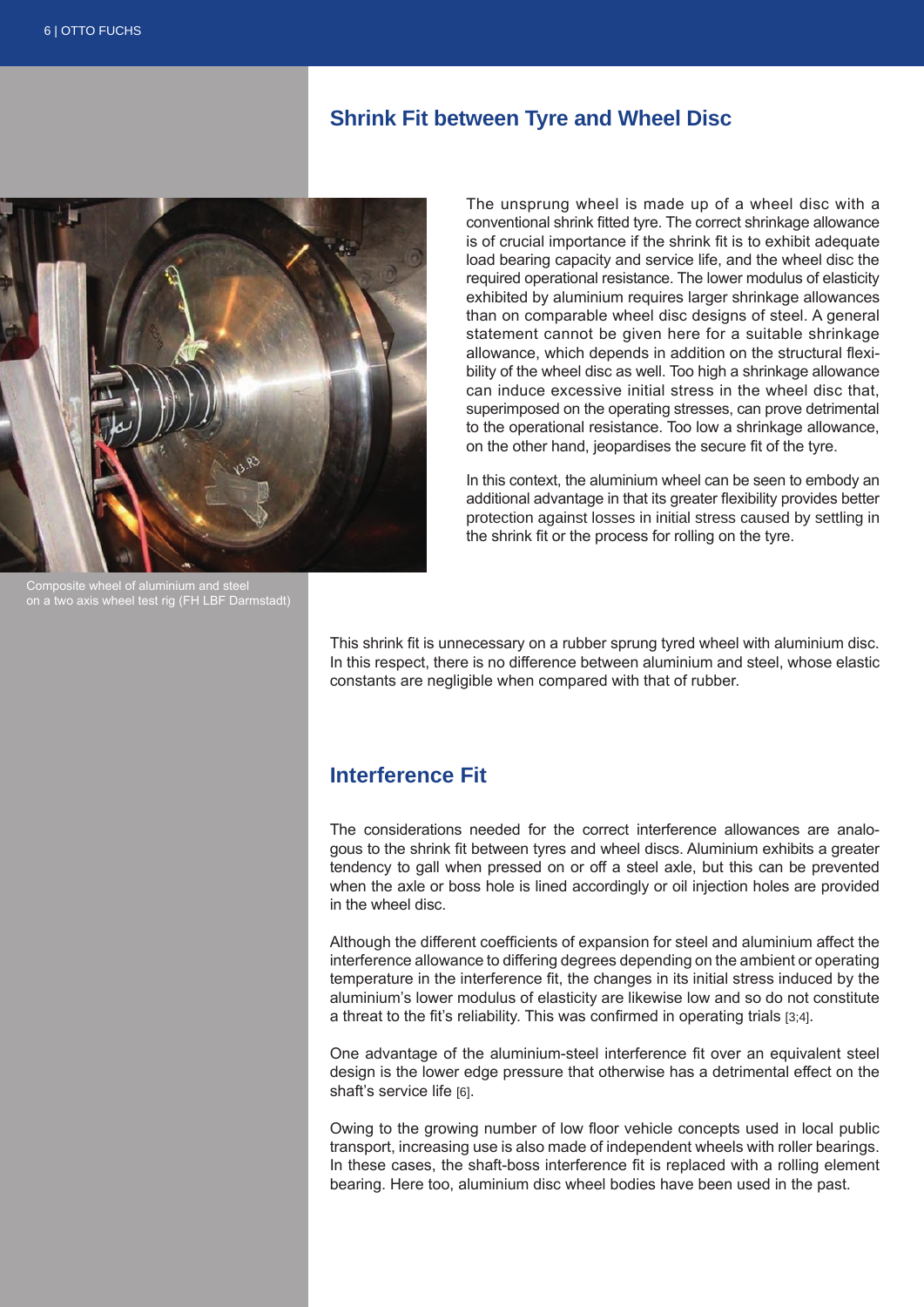## **Materials Used**



For many years, the alloy EN AW 6082 T6 has been the established choice both in wheel discs and millions of passenger car wheels and chassis safety components. Besides its good mechanical properties (see Table 1) and excellent corrosion resistance, this material can also be processed with ease in forging practice. The long service life of a wheel disc requires not only operational resistance to mechanical loading, but also superior corrosion resistance to weathering, thawing salt, and other additives that act on the wheel's surface in an industrial or inner city environment. Notwithstanding a corrosion resistance considerably superior to steel, an anticorrosion coating must nevertheless be provided that is resistant in particular to the highly aggressive cleaning agents often used for vehicle care and maintenance [4].

| Temper | <b>Yield point</b> | <b>Tensile</b><br>strenath | Elongation at<br><b>break</b> | <b>Brinell</b><br>hardness |
|--------|--------------------|----------------------------|-------------------------------|----------------------------|
| Τ6     | >260               | >310                       | >10                           | >90                        |

Table 1 – Performance characteristics of the alloy EN AW 6082 T6

Besides the static strength parameters, OTTO FUCHS KG has also gathered extensive experience in the design of dynamically loaded components and so can utilise this profound know-how of dynamic material properties to size the wheel disc as well.

Furthermore, the OTTO FUCHS materials AS28 and AS29 (EN AW 6110 A) are also available for further optimising the weight of forged aluminium parts. Besides their greater strength, they also offer a toughness and corrosion resistance equivalent to the alloy EN AW 6082 T6. These materials have likewise become established as the preferred choice in hundreds of thousands of components for motor vehicle chassis. The mechanical characteristics are listed in Table 2.

| Temper | Yield point | <b>Tensile</b><br>strength | Elongation at<br>break | <b>Brinell</b><br>hardness |
|--------|-------------|----------------------------|------------------------|----------------------------|
| Т6     | 330-380     | 360-410                    | >6                     | 110                        |

Table 2 – Performance characteristics of the alloy EN AW 6110 A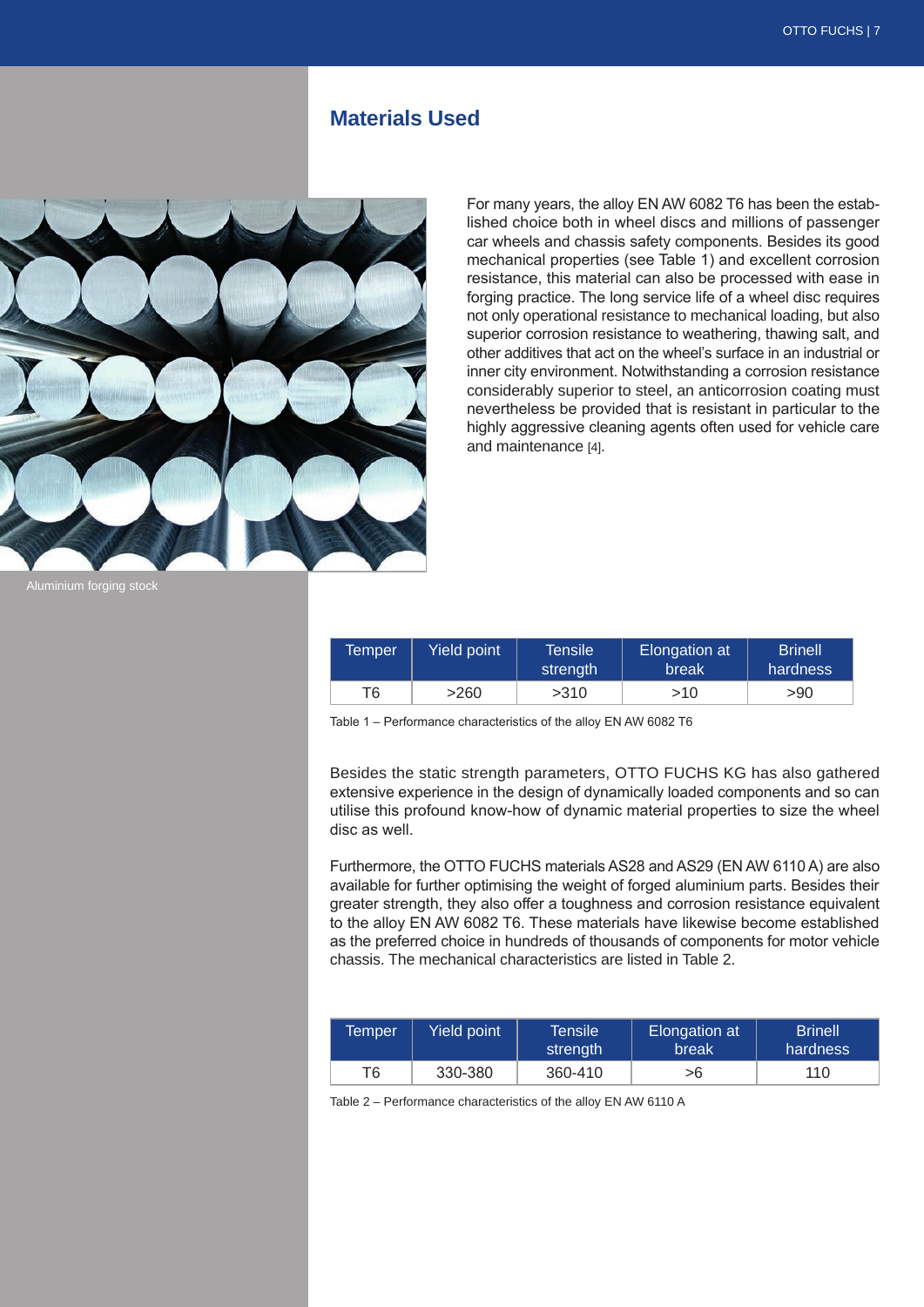# **Example Applications**



The past has seen a wide and diverse range of implementations with aluminium railway wheels, of which some are still in operation even today. These have shown that the operational reliability of aluminium wheel discs match that of steel when their design makes allowances for the specific properties of aluminium.

The Swiss Federal Railways has been using wheel discs of EN AW 6082 T6 for its Brünig coaching stock since 1944. The top speed of this model is 75 km/h on a 1,000 mm track gauge under a wheel load of 40 kN. At that time, OTTO FUCHS manufactured the discs for about 500 of these wheels. Each wheel disc weighed 37.2 kg, resulting in a weight saving of about 60 kg per wheel compared with a steel design. Also this design featured a steel tyre that was shrink fitted directly on the wheel disc with an undersize of 1.2 mm. New steel tyres are fitted routinely.

Aluminium-steel wheelset for the Köln-Bonner Eisenbahn (1960s)

In 1960, the Köln-Bonner Eisenbahn started trial runs with OTTO FUCHS wheel discs of aluminium and upgraded new production type vehicles (Vmax/120 km/h, axle load 100 kN, running performance 120,000 km/pa) with wheel discs of EN AW 6082 T6 alloy. This wheel was a two part structure that featured a conventional tyre shrink fitted directly on the aluminium wheel disc. Following optimisations to the component geometries and adjustments to the shrinkage allowances for aluminium, the wheels achieved a running performance of 360,000 km without defects [2].

Since 1965, the Chicago Transit Authority of Illinois has been operating more than 150 vehicles with steel tyred wheels based on aluminium discs. According to studies conducted in 1975, these wheel discs achieved a running performance exceeding 660,000 km without any defects.

In the mid-1990s, in cooperation with two different wheelset manufacturers, OTTO FUCHS developed rubber sprung wheels for high speed traffic applications. These passed all of the required tests and were approved for trial operations. A series application, however, was not possible following the German Federal Railway's (DB) decision to substitute solid for rubber sprung wheels in its high speed traffic, although the latter could achieve a 200 kg weight saving per wheelset [5].

Within the same period, a number of similar OTTO FUCHS wheel concepts were realised in local transport vehicles, for example trams in Den Haag.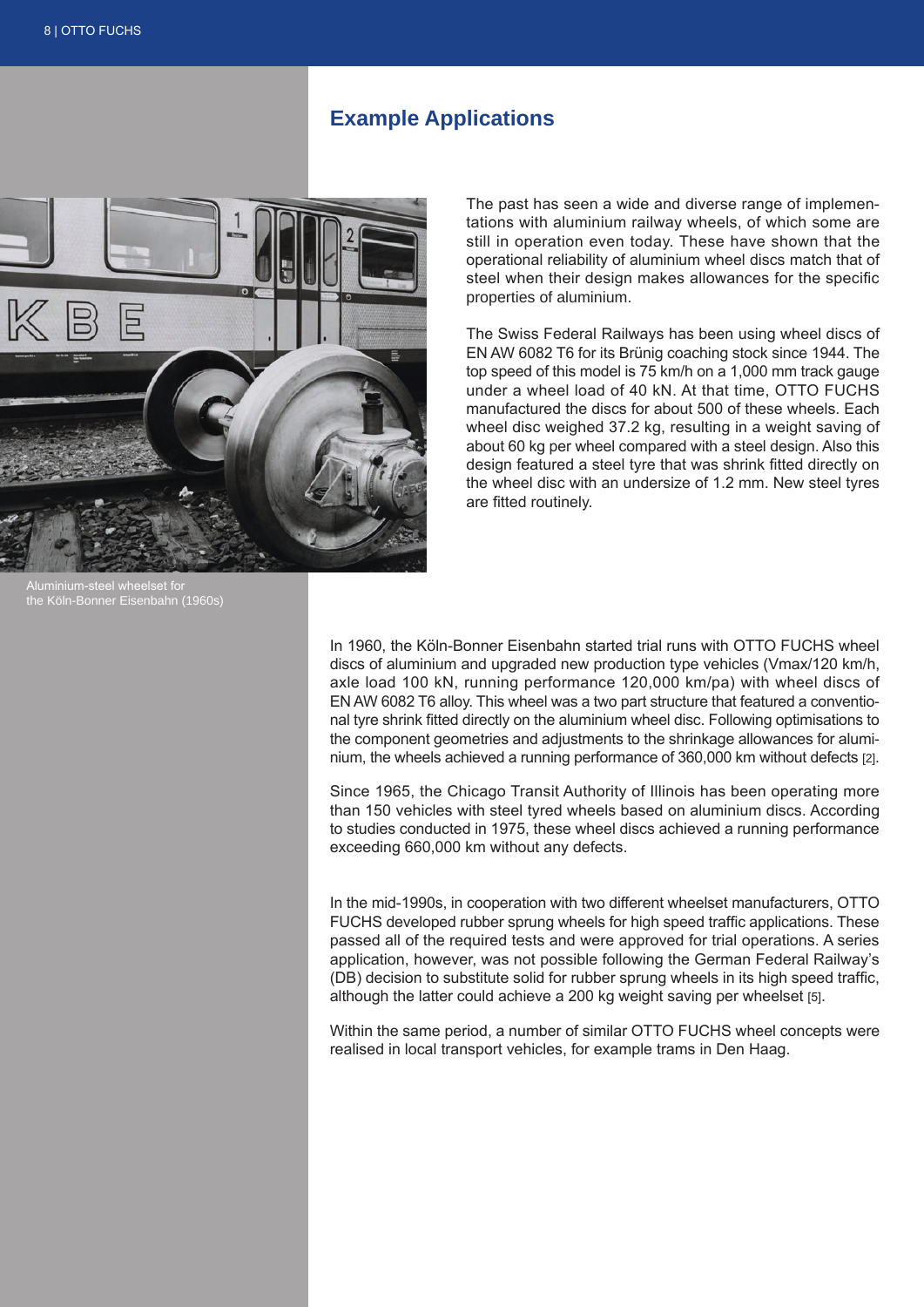# **Application and Development Potential**

Aluminium wheel discs can be used above all where weight savings are crucial and the additional expenditure incurred by the use of aluminium is offset by a favourable cost-benefit-ratio. This cost-benefit ratio may involve detailed lifecycle-cost-analyses or adherence to fixed weight specifications that decide on the applicability of a particular product or are associated with certain penalties. Today, LCC based cost-benefit analyses assume a cost advantage, depending on the application, of  $\epsilon$  6.00 in high-speed traffic and up to  $\epsilon$  46.00 in dieselpowered local transport vehicles per saved kilogram of unladen weight; even greater savings can be attained over the usual service life of 30 years [7;8].



Reduction in Energy Costs per kg over 30 Years (3% Real Interest Rate)

Reduction in energy costs per kg of weight saved over a service life of 30 years for various vehicle types and travel profiles (source: [7])

On this basis, numerous applications for forged aluminium components are economically feasible; the cost-benefit-ratio for aluminium disc wheel bodies is then particularly favourable [9].

A wheel for a modern tram vehicle, with an aluminium construction, has been designed together with a renowned wheelset manufacturer and assessed with regard to the potential weight saving and the anticipated additional costs.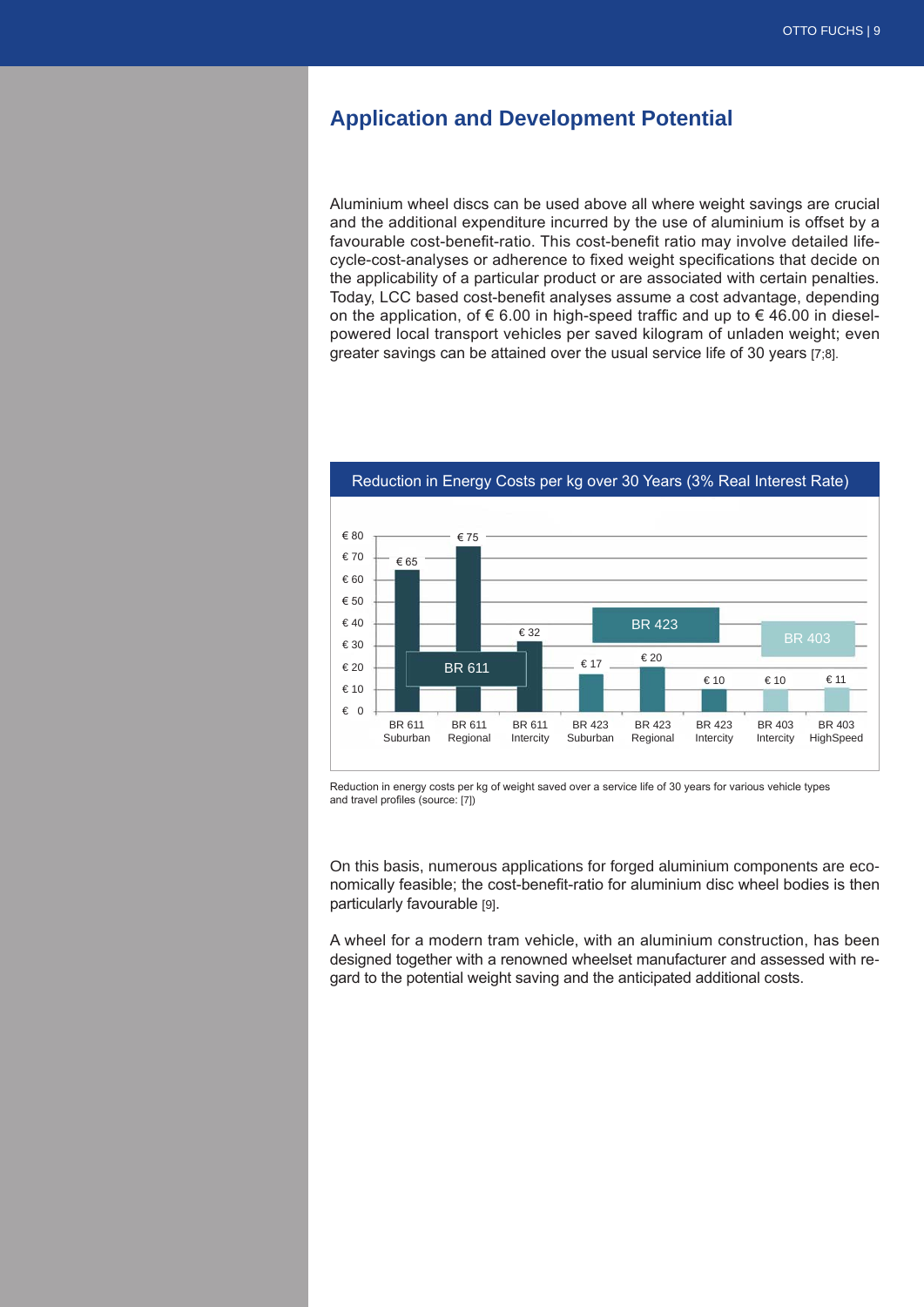# **Application and Development Potential**



| Component       | <b>Steel</b> | <b>Aluminium</b> |
|-----------------|--------------|------------------|
| disc wheel body | 76           |                  |
| rim ring $(kg)$ | 23           |                  |
| total (kg)      | 99           |                  |

A cost comparison made at the same time found that aluminium components incurred additional costs of aprrox. 32 % compared with steel components, but viewed in perspective, the additional costs in euros are only of the order of a single figure per kg of reduced weight. This is due to the great weight saving of more than 50 kg, which represents an enormously favourable value both in comparison with the LCC reductions referred to above and other lightweight construction measures.

Rubber shock mounted wheel rim-Ø of 680 mm; left: steel version, right: aluminium version

> The great weight saving potential of aluminium disc wheel bodies has currently also led to a further series application for a rubber shock mounted wheel of construction type 54 in a modern local transport vehicle. The wheel has a rim diameter of 650 mm and the aluminium wheel body results in a weight reduction of 44 kg compared to a similar part made of steel.

> A further advantage of aluminium disc wheel bodies might also be the lower noise emissions; such a noise reduction enjoys high priority in many applications.

> Both the literature and the investigations conducted by OTTO FUCHS contain references to the improved NVH (Noise-Vibration-Harshness) behaviour of aluminium wheel discs compared to steel ones [9].

> With respect to technical feasibility, there are no fundamental differences between steel and aluminium wheel discs, in particular when their design is the result of modern calculation methods and aids, for example FEM. In addition, forged aluminium parts present a very good surface, that is smooth and unmarred by scale pits, that further facilitate the operationally reliable design of dynamically loaded components. In every case, this lightweight engineering, no matter whether steel or aluminium, requires detailed know-how of the expected operating stresses.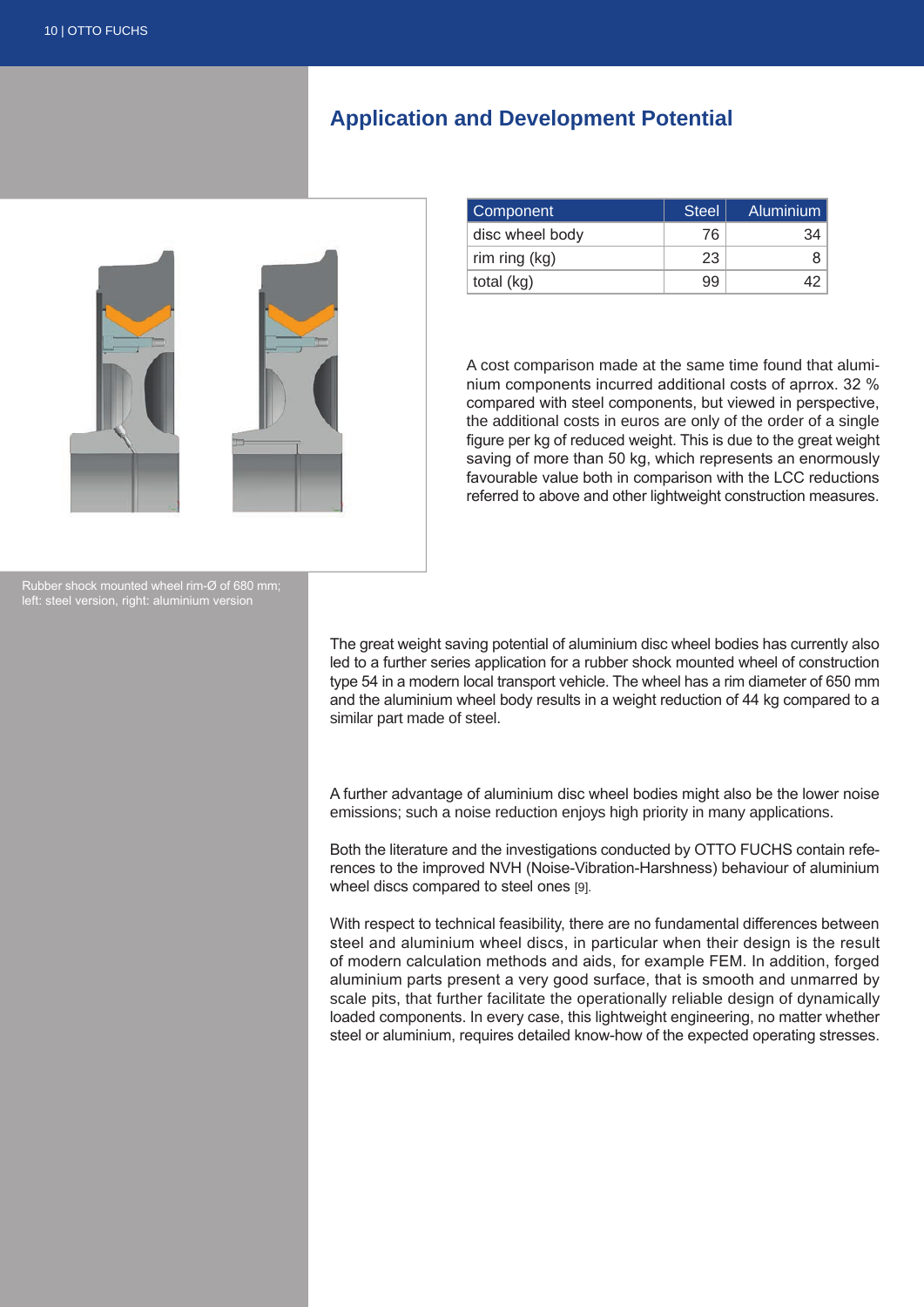## **To Sum up**



As a manufacturer of forged parts, OTTO FUCHS has contributed to a great many developments of aluminium wheel discs, utilising its knowhow in selecting and processing the required materials. In view of today's requirements for local and high speed traffic and the growing obligation to save weight, the basic conditions needed for the development of forged aluminium wheels present a conceivably viable alternative.

ber shock mounted wheel BA 5

#### Literature:

[1] Kötschke, Radscheiben für Schienenfahrzeuge aus Leichtmetall, Leichtbau der Verkehrsfahrzeuge 15 (1970), Nr. 6, S. 214 [2] A. Schieb, Erfahrungen mit Aluminium-Radscheiben bei der Köln-Bonner Eisenbahn KBE, Leichtbau der Verkehrsfahrzeuge 15 (1971), Nr. 1, S. 19 [3] H. Burarcic, U-Bahn-Versuche über das Zusammenwirken von Rad und Schiene über hinsichtliche Geräuschentwicklung, Laufverhalten, Stoßübertragung, Reibung, Abnützung und Wellenbildung; Leichtbau der Verkehrsfahrzeuge 17 (1973), Nr. 5/6, S. 119 ff.

[4] H. König, Die gepressten Aluminium-Scheibenradkörper der Treibradsätze des Triebwagens DT3 der Hamburger Hochbahn, Leichtbau der Verkehrsfahrzeuge 17 (1973), Nr. 5/6, S. 133

[5] T. Gerlach, J. Villmann, B. Velten, Leichtbau als Herausforderung für den Schienenverkehr, Der Eisenbahningenieur Nr. 3/98, S.72 ff.

[6] Hiperwheel – High Performance Railroad Wheelset, EU-Forschungsvorhaben im Rahmenprogramm Sustainable Growth, Contract Nr. G3RD-CT\_200-00244

[7] H. Dittus, J. Pagenkopf, H. E. Friedrich, Energiebedarfs- und Kostenreduktion durch Leichtbau bei Schienenfahrzeugen; ZEYrail 137, 11/2013

[8] Studie "Energy Saving by Light Weighting", Heidelberger Inst. f. Energie- und Umweltforschung, IFEU 2003

[9] B. Velten, J. Ihne, T. Witulski, Leichtbau mit Aluminium Schmiedeteilen für den Schienenverkehr, 31. Aachener Stahlkolloquium, März 2013

[10] F.G. de Beer, M.H.A. Janssens, Comparison of the noise emission of a composite aluminium-steel wheel and a reference wheel; TNO Report TPD-HAG-RPT – 970027; TNO Institute of Applied Physics, 1997, Delft, Netherlands